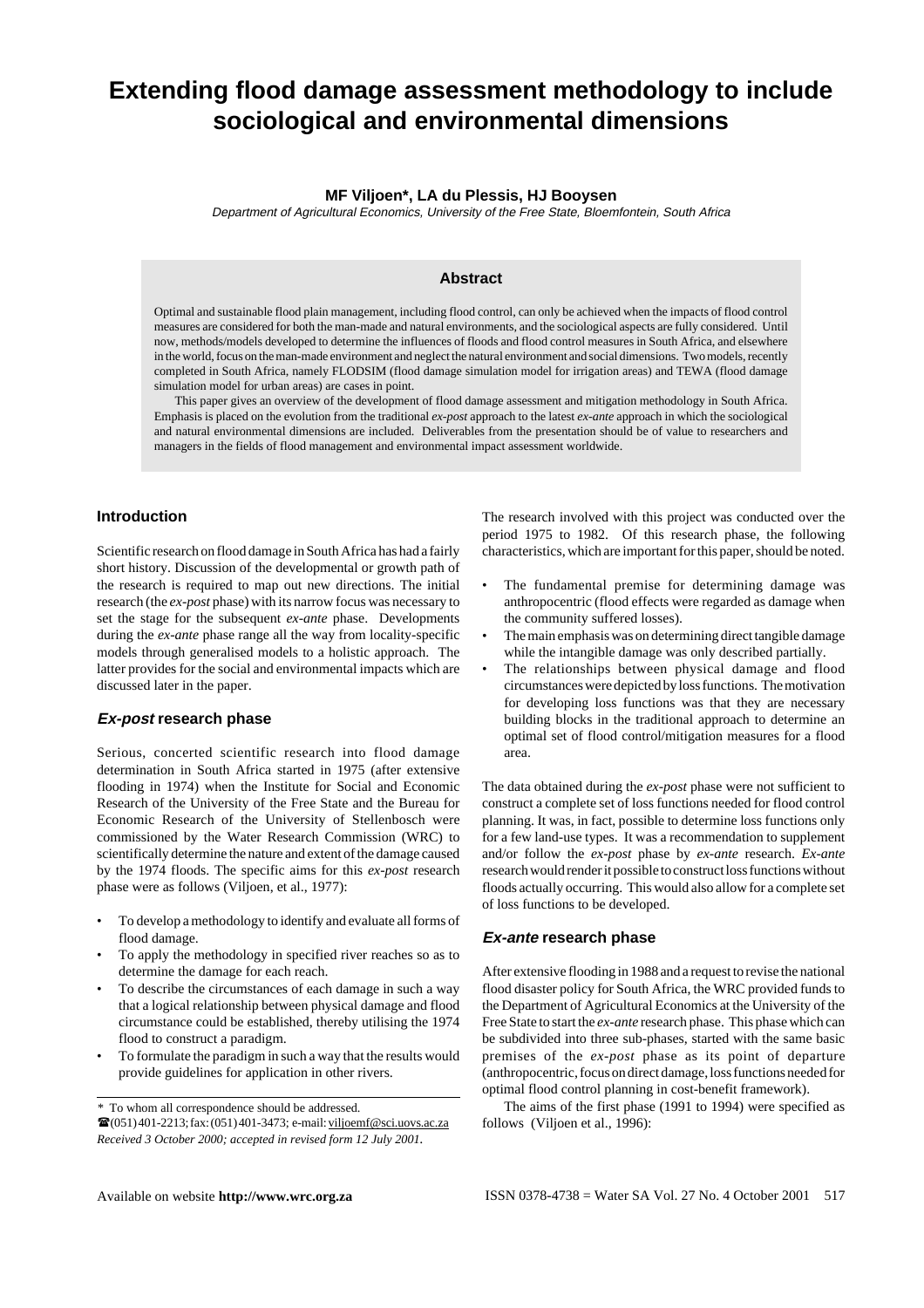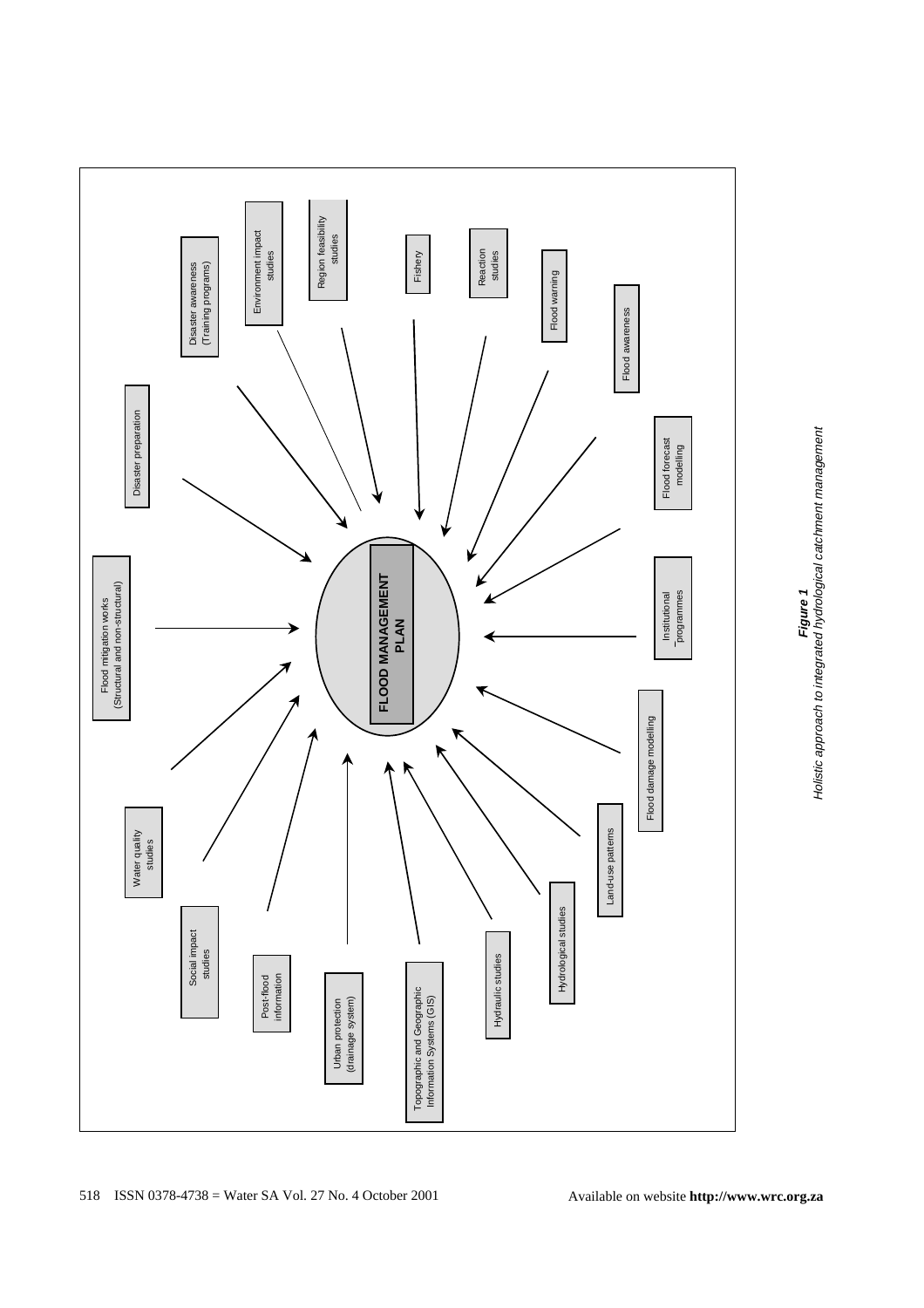- To develop loss functions to determine potential damage for different land use types in demarcated flood plains of the specified research area.
- To develop the outline of a computer database in which loss function can be stored and apply it to the research area.
- To develop a computer program to determine the benefits of different combinations of flood control measures with the loss functions in the database.
- To demonstrate the application of the computer program for flood management planning in the research area.

In this phase, it was possible to develop a complete set of loss functions for the research area (Upington on the Orange River and Vereeniging on the Vaal River), and to develop computer programs to determine optimum combinations of flood control measures. A computer simulation program, called FLODSIM was developed for the irrigation area and another, called ANUFLOOD (developed by CRES in Australia) was adapted for the urban areas.

Phase 2 (1995 to 1997) was necessary in order to overcome the shortcomings of the results of Phase 1, i.e. the location specificity of computer programs and loss functions. The research area was expanded to include the Mfolozi sugar cane production area in Kwazulu-Natal, the Uitenhage and Despatch formal urban areas along the Swartkop River in the Eastern Cape and the Soweto on Sea informal urban area along the Chatty river, also in the Eastern Cape. The specific aims were as follows (Du Plessis et al., 1999):

- Development of flood damage functions for alternative land use types in floodplains in irrigation and urban areas of South Africa.
- Further development of flood damage models and computer programs to be more generally applicable in irrigation and urban areas. Besides the utilisation of new technology like remote sensing, the models should also be adapted to be applicable at three levels of decision-making, namely local, provincial and national level and should also be in accordance with the revised national flood management policy. Development of guidelines to make the policy executable at three government levels should also receive attention.
- To test, validate and verify the models and computer programs in selected areas.

Generalised computer programs (FLODSIM and TEWA; the latter a GIS program utilising the same information as ANUFLOOD) and standardised loss functions resulted from this research. It has now become possible to apply them as flood control planning and management tools in different flood plains in South Africa. In order to obtain full benefits, it is recommended to apply these aids as part of a holistic approach to integrated hydrological catchment management, as is shown schematically in Fig. 1.

Phase 3 was conducted with this in mind. This phase is aimed mainly at the refinement of the computer programs, loss functions and questionnaires, and dissemination thereof as flood management aids to all interested parties and role-players involved in flood plain and flood control planning in South Africa. As the programs are still new, the usefulness and acceptability of the products in actual flood control planning in urban and irrigation areas have yet to be demonstrated further. Experience may dictate refinements and alterations in future.

## **Social impact/acceptability**

Besides applying and testing FLODSIM and TEWA in actual case studies along the Orange and Swartkops rivers, a sociological study was done to determine the suitability of the approach to determine acceptable flood control mitigation measures for a developing local community. The Community Agency for Social Enquiry (CASE) was commissioned to research the flood affected community of Pietermaritzburg, which experienced the 1995 Chrismas Day flood. Aims and findings of the CASE research were to be specifically oriented to ensure that the process would contribute toward, and assess the feasibility of, the following (Butler, 1998):

- Determination of the social acceptability of different flood damage control measures for different communities/target groups in order to design acceptable combinations of measures, and development of education/extension programs to promote acceptability, change perceptions (if necessary) and build awareness of the flood problem.
- Development of a questionnaire (or questions for inclusion in the economic questionnaire) to measure the sociological and social consequences/impacts of flooding.
- Development of procedures or guidelines for technology transfer of the aid measures developed for flood damage assessment and flood damage control planning in irrigation and urban areas.
- Development of guidelines/sociological criteria to ensure optimum and sustainable institutional arrangements, responsibilities and synchronisation of effort in respect of flood and disaster management and response.
- Development of guidelines to improve flood communication with regard to formulating flood warning messages and identifying the most effective communication channels with the community.
- Development of a methodology to promote local community involvement in policy formulation and allocation of responsibilities with regard to flood management planning.

This research clearly indicated that a number of changes were needed in the adopted approach. The following changes are needed with reference to the premises of the approach (Butler, 1999).

• Focus on the direct tangible damage (which uses the monetary value of damage as a yardstick) must be changed. Instead of simply assessing the value and extent of losses in monetary terms, a relative impact index should be calculated by weighing monetary losses by either household incomes or the value of household possessions. This index will be more reflective of actual damage and should also capture some of the intangible damage. Butler (1999) justifies this requirement as follows:

"Damage assessment has relied too often on quantification in terms of monetary valuations of damage. This approach produces gross distortions - damage sustained in affluent or highly developed areas calculated in this manner is inevitably both higher (because of the monetary value of housing, infrastructure, possessions and general levels and intensity of investment) and more measurable (especially because large components are quantified for insurance claims). Neither of these (higher or more readily measurable values) give any indication of the extent to which a disaster has been disastrous. The quantifiable monetary value of damage in a poor informal settlement, for example, will be less, but its impact is more likely to be catastrophic at a number of levels (including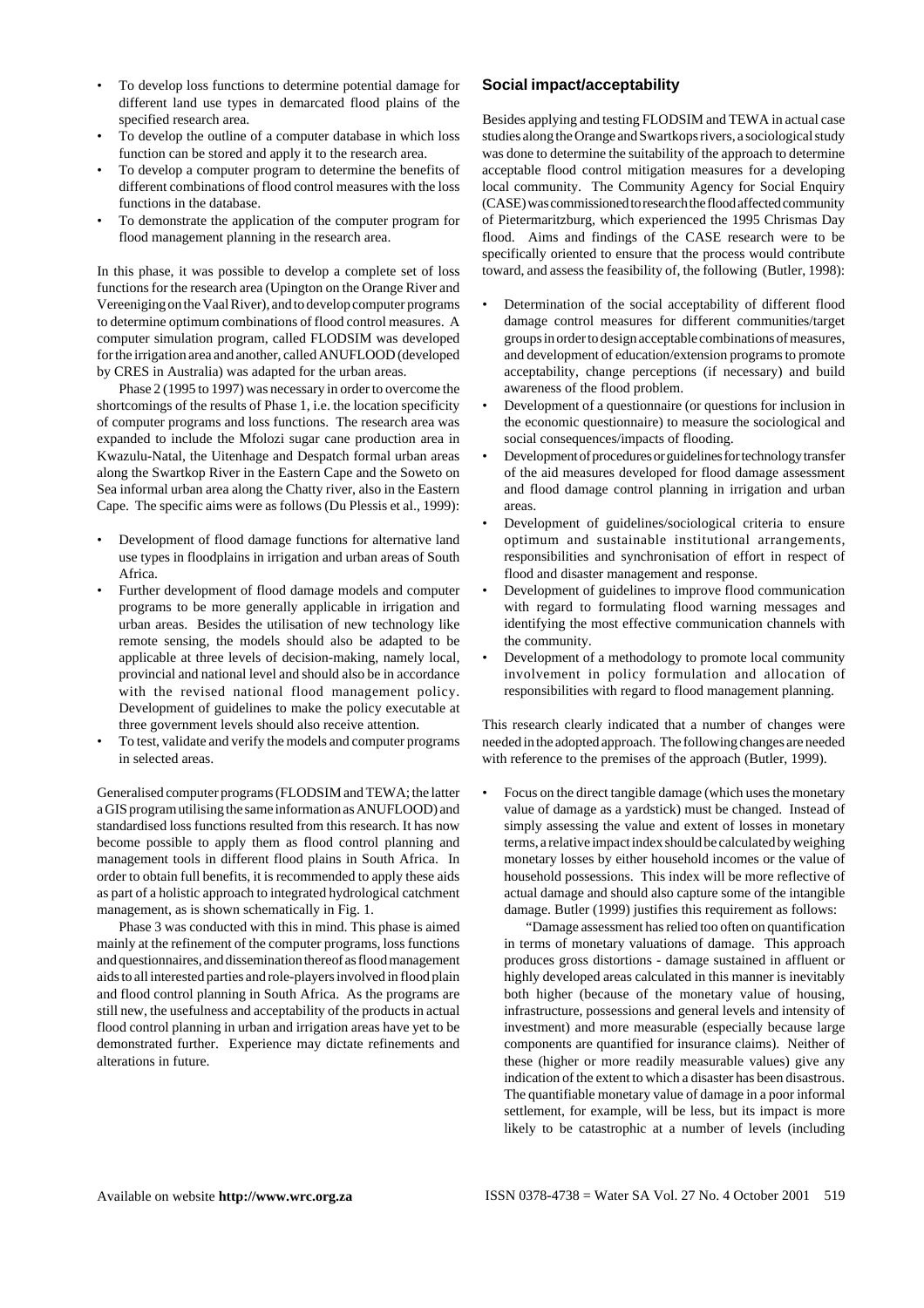economic) from a human development perspective. For example, one could:

- investigate and assess not just loss of property, but impacts on income.
- assess to what extent livelihoods were dependent on what was destroyed or damaged by the disaster - many 'informal sector' and other economic activities engaged by the poor are dependent on servicing various needs within the immediate community."
- The cost benefit technique, which typically uses one criterion (economic efficiency), does not effectively incorporate other concerns. These include distribution issues, social and environmental impacts, and a wider range of stakeholders. Multiple criteria decision analysis (MCDA), with wide participation of all concerned, is suggested. In the MCDA approach the focus is on finding satisfactory alternatives that are acceptable across a number of objectives as opposed to optimal solutions that deal with single objective functions. It is stated by Butler (1999) that it should be recognised that local people have knowledge, information and wisdom that are legitimate and significant. Thus, participation should not be limited to a process of more thoroughly 'telling people what they need to know' or what the 'real' situation is and where the assumption remains intact that the experts have full and complete data as well as the appropriate sets of options and solutions. In the Pietermaritzburg flood case study, officials were more or less compelled to acknowledge that, to an important degree, it was their incomplete knowledge and experience that had to change in order for them to respond effectively. Further on in the report, it is said "ultimately, in relation to the question of social acceptability of different flood damage control measures, while one would certainly suggest that the basic elements of sound participative and consultative mechanisms should be employed, it is perhaps not the issue of 'acceptability' that is paramount but rather 'appropriateness', where acceptability is one factor amongst others that guide the search for interventions that are effective, developmental, sustainable and 'in the public interest.' "
- The anthropocentric basis of identifying and quantifying the effects of floods must broaden so that the sociological dimension also receives proper attention. In this regard Butler (1999) states:

"With regard to the question of measuring the sociological and social consequences/impacts of flooding, it seems unlikely that disaster management can aim to 'repair' sociological damage to a large extent since the social fabric is woven from so many diverse strands - and is constantly being woven. A consideration of the Pietermaritzburg flood case study suggests, however, that the practice of disaster response could demonstrate sensitivity to the social impacts of disasters by, for example:

- avoiding the prolonging of the 'transitional welfare' phase which runs the real danger of destroying initiative and a sense of self-worth
- seek out ways for those who are capable and willing to actively engage in, and exercise control over relief, remediation and development activities - but without assuming that these capacities are there in equal measure throughout the communities affected by a disaster
- whatever the social impacts of the disaster event itself (and the case study has demonstrated how multi-faceted and catastrophic these can be), avoid responses to the disaster which themselves are likely to compound or add new

negative social consequences - e.g. replacing family homes with one-bedroomed houses

- integrate trauma counselling for individuals and groups into the overall disaster response process."
- The anthropocentric basis for identifying damages and damage mitigation measures must be supplemented with an environmental basis. This will add substantially to determining socially acceptable and environmentally friendly flood management options within a wider (more holistic) disaster management and developmental approach.

## **Environmental impact**

Ways in which the environmental impact of flood and flood mitigation measures should be accounted for in the analysis must be developed further. Dougherty and Hall (1995) say, for instance, that "it had not been found easy to incorporate environmental impacts into cost benefit analysis". A variety of techniques are of value to supply information for the environmental impact assessment of the effects of floods and flood mitigation measures. Techniques include baseline studies, the ICID checklist, matrices, network diagrams, overlays, mathematical modeling, expert advice and environmental economic techniques (Dougherty and Hall, 1995). It is foreseen that one or more of these techniques (depending on the environmental issue to be addressed) will provide useful information to construct an environmental impact statement on the relevant issue. This statement can then be incorporated into a MCDA framework for due consideration and better informed decisionmaking.

Further research is necessary on both the social and environmental impacts of flooding and how to integrate them with economic impacts in a useful decision-making framework.

#### **Conclusions**

The different phases of flood damage assessment research in South Africa represent a learning curve experience. Experience and insight were gained and these were implemented to improve the methodological development process. The flood damage management aids (FLODSIM and TEWA) which were finalised during Subphase 3 of the *ex-ante* research, have already proved to be useful in certain practical applications. The usefulness should, however, be improved further when applied within a more holistic framework that accounts fully for the relevant sociological and environmental aspects.

Results of the sociological study conducted at Pietermaritzburg, suggested, for instance, that the monetary value basis of damage assessment used in FLODSIM and TEWA is inadequate to fully capture the social impact. A relative impact index, that takes household income and value of household goods into account, promises to be much more reflective of actual damage sustained by households. The single economic efficiency criteria basis of the cost-benefit analytical framework used in FLODSIM and TEWA to determine flood control measures is also too narrow. A MCDA approach including other criteria besides economic efficiency should be applied. This approach will, for instance, capture fully the knowledge, information, wisdom and needs of local people during the preparation and repair phases of a flood.

Including the environmental impact dimension into the holistic flood damage assessment methodology should render further benefits. Although this needs to be researched, it is envisaged that the incorporation of environmental impact statements into a MCDA